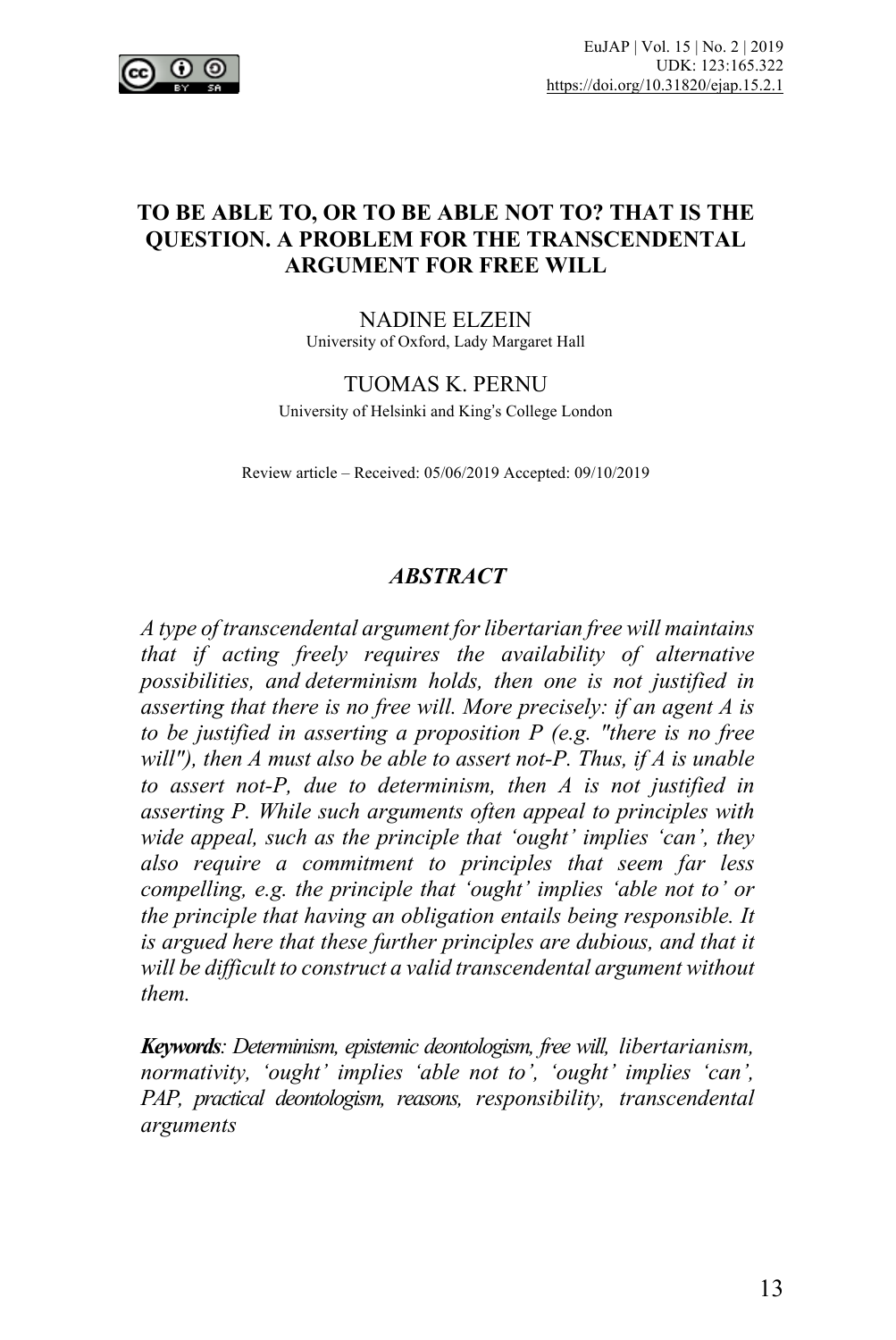# **1. Introduction**

Transcendental arguments are typically aimed at refuting sceptical positions. What is distinctive about transcendental arguments is that they do not seek to challenge the sceptic's premises directly. Rather, they might proceed in one of two ways:

Firstly, a relatively modest form of transcendental argument may begin with some fact *x* that is taken to be uncontroversial or obvious (enough so that even the sceptic cannot escape being committed to it) and by arguing that the sceptic's position is inconsistent with *x.* On this view, the sceptic's argument is not self-refuting, but the sceptic's own commitments cannot be rendered consistent with her conclusion.

Secondly, a more ambitious form of transcendental argument seeks to establish that the sceptic's stance is self-refuting, as opposed to merely being inconsistent with independently inescapable commitments. In this case, the argument will proceed first by identifying some fact *x* that is argued to be a necessary condition of the very possibility of the sceptic being able to assert her argument, and then by showing that the sceptic's conclusion cannot possibly be true consistent with *x*. Thus, if the sceptic is able to put forward an argument at all, the argument will be self-refuting. The sceptic essentially proves her own conclusion false the moment she asserts it.

Our aim is to pinpoint and assess some of the key commitments involved in constructing arguments of this sort, with a particular focus on ambitious transcendental arguments in favour of a libertarian stance in the free will debate. We maintain that the success of these arguments depends on whether we can defend not only the compelling principles that typically make these arguments appealing, but also some more dubious principles; those connecting our capacity to make rational choices not only with our ability to do so, but also with our ability to *avoid* doing so.

## **2. Transcendental Argument**

Transcendental arguments are traditionally most strongly associated with Kant, who used the method to argue (primarily targeting Hume) that *a priori* concepts can be legitimately applied to objects of our experience, and to argue (primarily targeting Cartesian scepticism) against idealism (Kant, 1998/1781). Since Kant, the general method has commonly been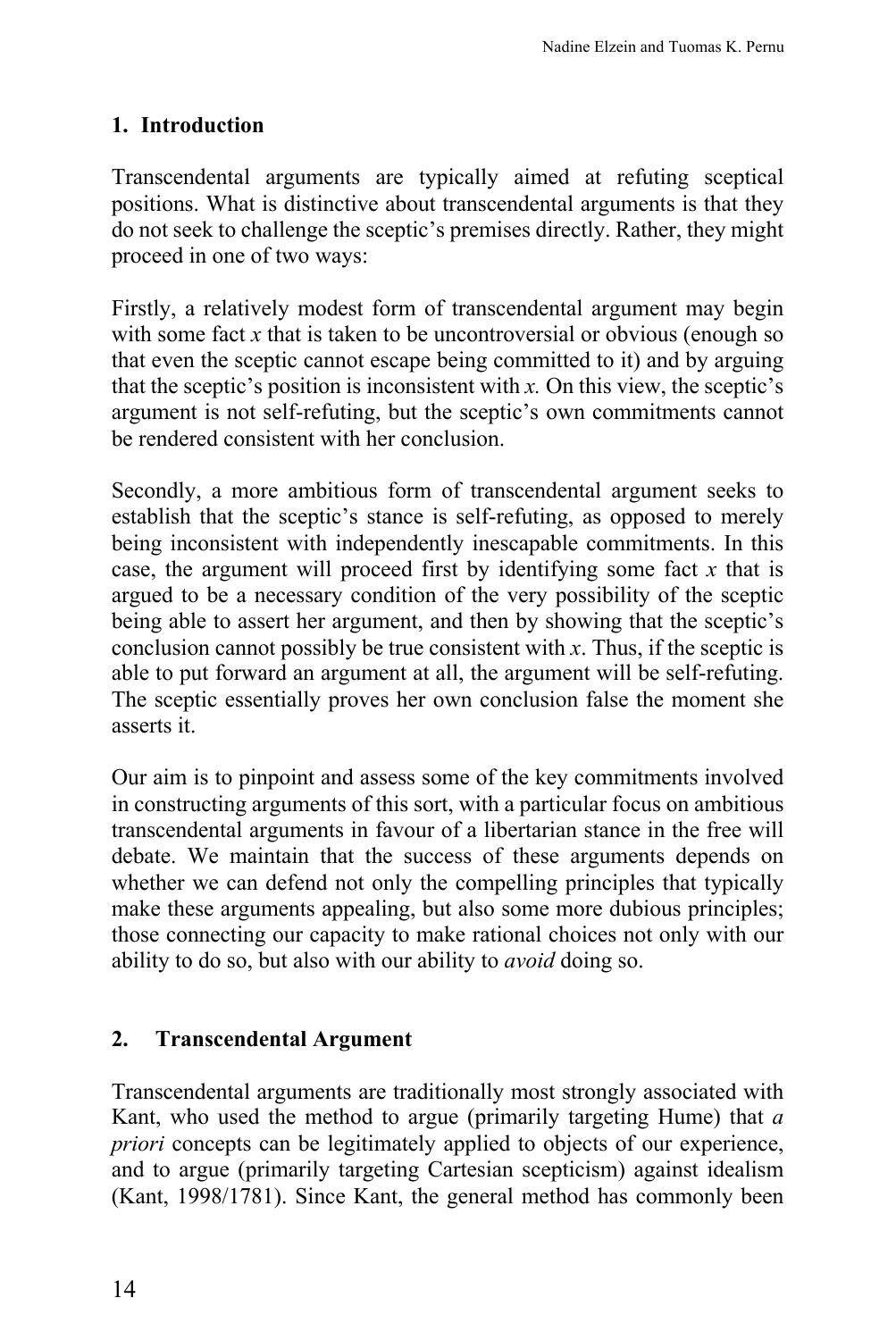associated with responses to external world scepticism in epistemology.1 It's rarer for this argumentative strategy to be invoked in relation to free will, although Kant's own work on free will certainly has echoes of this strategy, and there have been at least a handful of other notable examples. As far back as ancient Greece, Epicurus argues as follows:

He who says that all things happen of necessity can hardly find fault with one who denies that all happens by necessity; for on his own theory the argument is voiced by necessity (Epicurus, 1964: fragment XL).

Epicurus does not make it entirely clear why an argument that is voiced by necessity could not be a valid argument for all that. Presumably, the driving assumption is that an argument voiced by necessity is not voiced freely, but he does not clearly spell out why this is taken to undermine the conclusion of the argument. There are, however, a number of ways in which this stance might be motivated.

While not usually regarded as an example of a transcendental argument, Kant's own reasoning in relation to free will in final section of the *Groundwork* (1997/1785) and in the *Critique of Practical Reason* (1997/ 1788) suggests, among other things, that one must presuppose one's own freedom in order to practically act in the pursuit of rational ends. For instance, he argues:

Now, one cannot possibly think of a reason that would consciously receive direction from any other quarter with respect to its judgements, since the subject would then attribute the determination of his judgement not to reason but to an impulse. Reason must regard itself as the author of its principles independently of alien influences; consequently, as practical reason or the will of a rational being it must regard itself as free, that is, the will of such being cannot be a will of his own except under the idea of freedom, and such a will must in a practical respect thus be attributed to every rational being (Kant 1997/1785).

If we must presuppose our own freedom in order to act rationally, then, according to Kant, a commitment to free will is inescapable for any rational being. Moreover, if Kant is right to suppose that we cannot act rationally without presupposing that we have freedom of the sort that would be

<sup>&</sup>lt;sup>1</sup> Most influentially, by Strawson (1966), but see also Putnam (1981), Peacocke (1989), Cassam (1999), and Stern (1998).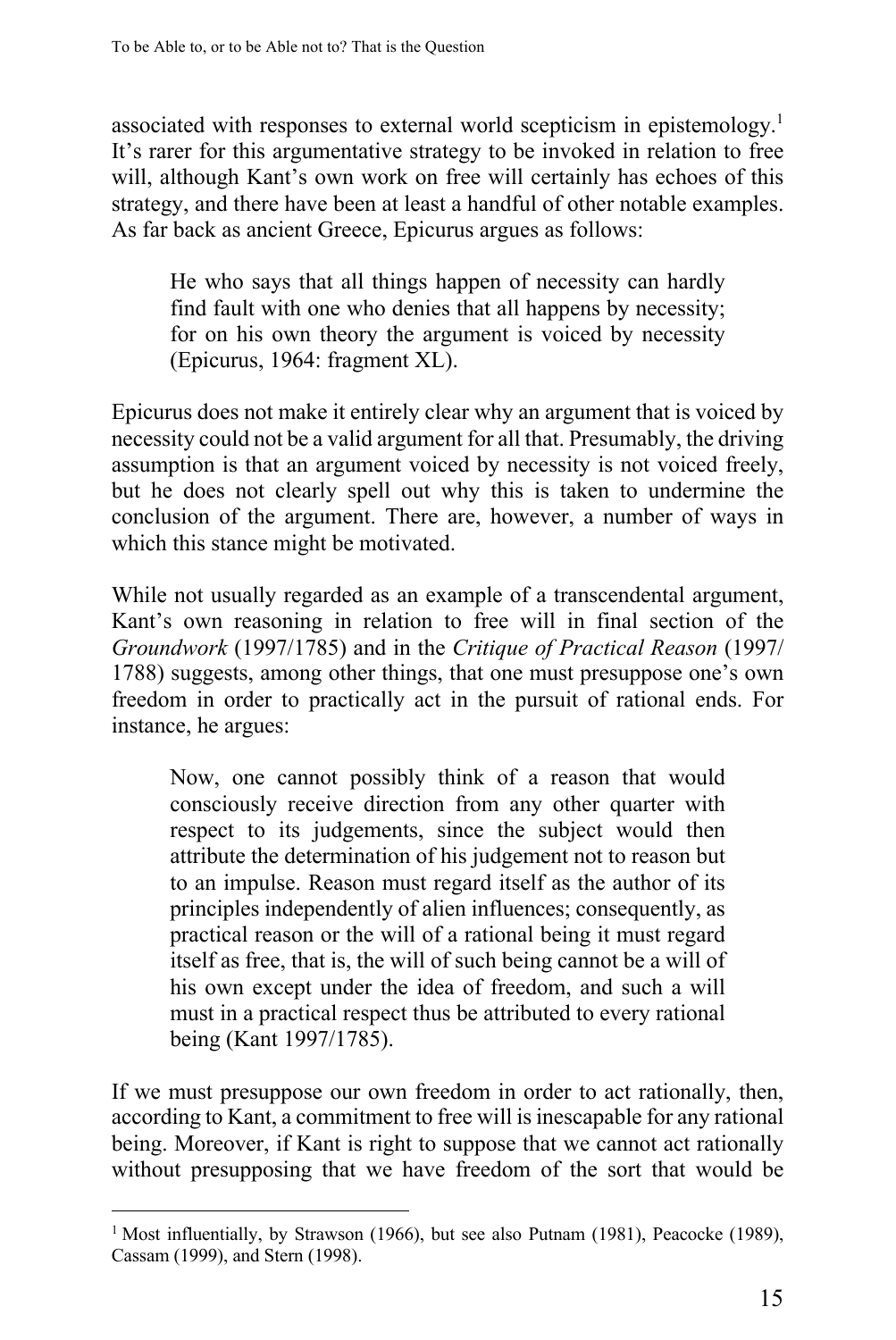incompatible with determinism, then it seems to follow that it's also an essential precondition of choosing to argue in favour of a sceptical outlook, at least insofar as one takes oneself to have any practical reason for doing  $\frac{2}{3}$ 

While Kant's argument explicitly draws on worries about *practical* normativity, the Epicurean point could just as easily rest on worries about *epistemic* normativity. In the latter case, it will be our justification for believing or asserting a conclusion, rather than our justification for acting more broadly, which is taken to commit us to supposing ourselves to be free. Insofar as our status as either practically or theoretically rational entails a certain sort of responsiveness to normative pressures, and insofar as this can be linked with a libertarian understanding of freedom, either might provide a fruitful basis for a suitable transcendental argument for such freedom.

More recently, Lockie (2018) has provided a number of detailed transcendental arguments for libertarianism, which draw on theorising about the relation between freedom, duty, and epistemic normativity, in order to show that any attempt to argue in favour of a deterministic or sceptical position must be self-refuting.

Lockie's argument rests on the idea that freedom is an essential component of epistemic justification. He also draws on the Kantian principle that 'ought' implies 'can' in order to show that determinism poses a serious threat to our capacity to respond intelligibly to epistemic norms. Hence indeterminism is taken to be a necessary prerequisite of anyone being able to justifiably reason to a conclusion – including the conclusion that determinism is true. This requires a broadly internalist and deontological conception of epistemology, according to which the ability to responsibly meet our epistemic duties is a necessary component of epistemic justification (see especially, Lockie 2018, 7-26). If determinism robs us of this ability, then it also robs us of the ability to justify a deterministic conclusion. Hence Lockie's argument forms the basis for an ambitious transcendental argument in favour of libertarian free will.

There is also scope for more modest transcendental arguments, which rest on worries about the practical feasibility of free will scepticism. It has recently been suggested that we ought to interpret Strawson's famous

<sup>2</sup> This has some clear parallels with Korsgaard's explicitly transcendental argument in favour of recognising moral obligations towards others, where valuing our own practical identity is taken to be necessary for having any practical reasons at all, and this is taken to commit us to recognising the value of others' rational nature on parallel grounds to the way that we must, inescapably, value our own rational nature too (Korsgaard 1996).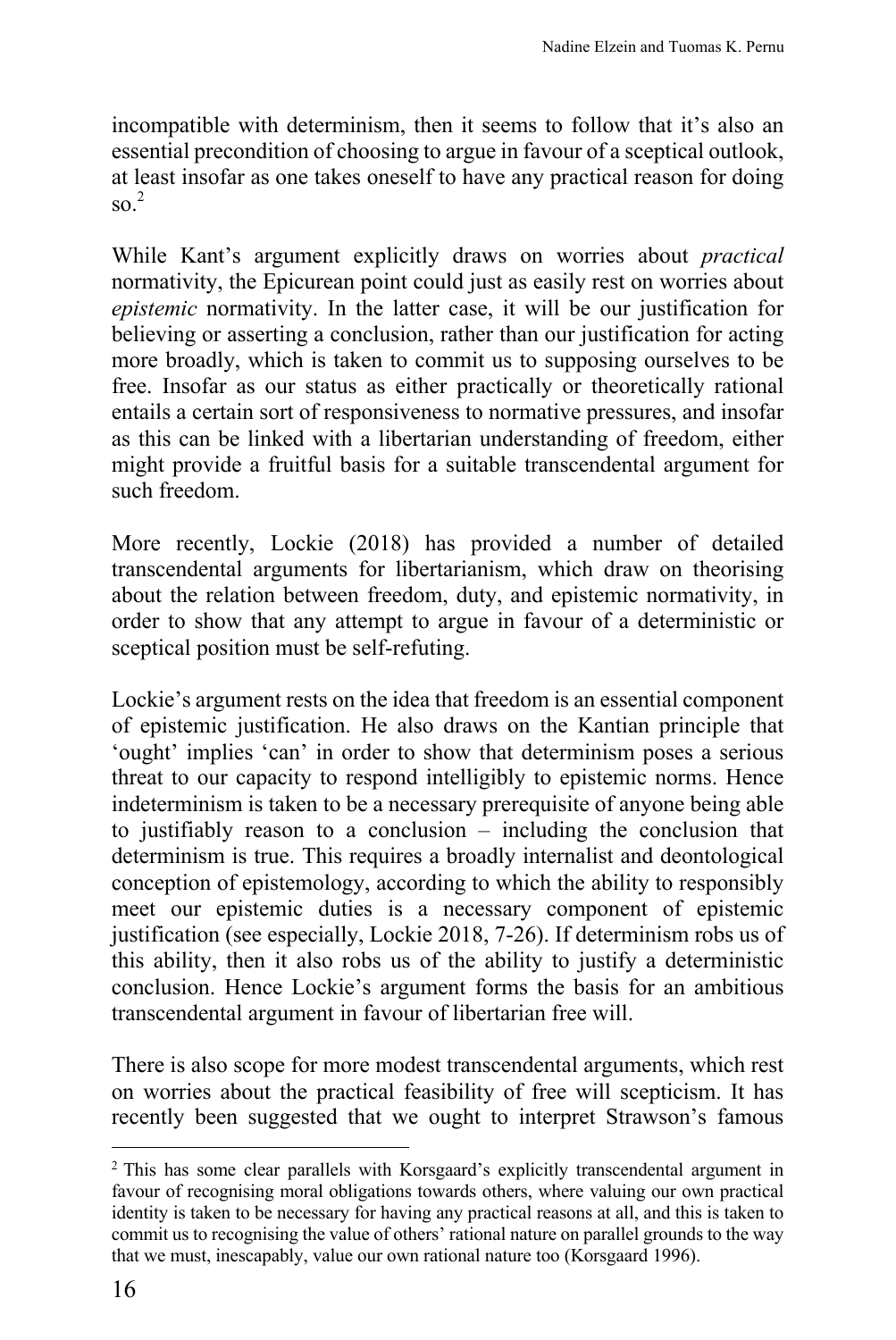argument in *Freedom and Resentment* (1962) as a form of transcendental argument for compatibilism (Pereboom 2016; Coates 2017). Essentially, Strawson doubts that we can take free will scepticism seriously, given the commitments that come with the practical perspective forced upon us by our nature as practical agents. It is hardly unintelligible, on this account, to assert that we lack free will, but it may nonetheless be a practical impossibility to wholehearted maintain this view full time.

For the purposes of this discussion, we will put the Strawsonian argument for compatibilism to one side and focus solely on ambitious versions of the transcendental argument for libertarianism; on the question of whether we might have reason to suppose that arguments in favour of determinism are self-refuting in some way. The point is explicit (though underdeveloped) in Epicurus's argument, and is merely hinted at in Kant's reasoning, though it is developed thoroughly and explicitly by Lockie.

Insofar as there is a common theme here, however, the essential claims from which the argument is variously constructed appear to be something like the following:

- 1. 'Ought' implies 'can' (OIC).
- 2. Actualism about alternative possibilities: That is, the thesis that determinism rules out the ability to do otherwise; alternative possibilities of the sort required for the ability to do otherwise must be available as things actually are, holding the past and the laws of nature constant (AAP).
- 3. The ability to do otherwise is a necessary condition of responsibility (PAP).

The Kantian and the Lockiean arguments invoke different further principles pertaining to the sort of normative pressure required for rational action or assertion, while the Epicurean argument leaves this unstated. Though presumably, for Epicurus too, there must be some implicit assumption about the rational requirements for asserting a thesis, where it is supposed that determinism might plausibly preclude us from meeting those requirements. The Kantian principle seems to be something like the following:

4. In order to have any reason to do anything at all, we must have the ability to respond rationally to practical norms (PD).

Let's call this thesis Practical Deontologism. In contrast, the principle that Lockie's argument invokes is explicitly related to epistemic duty: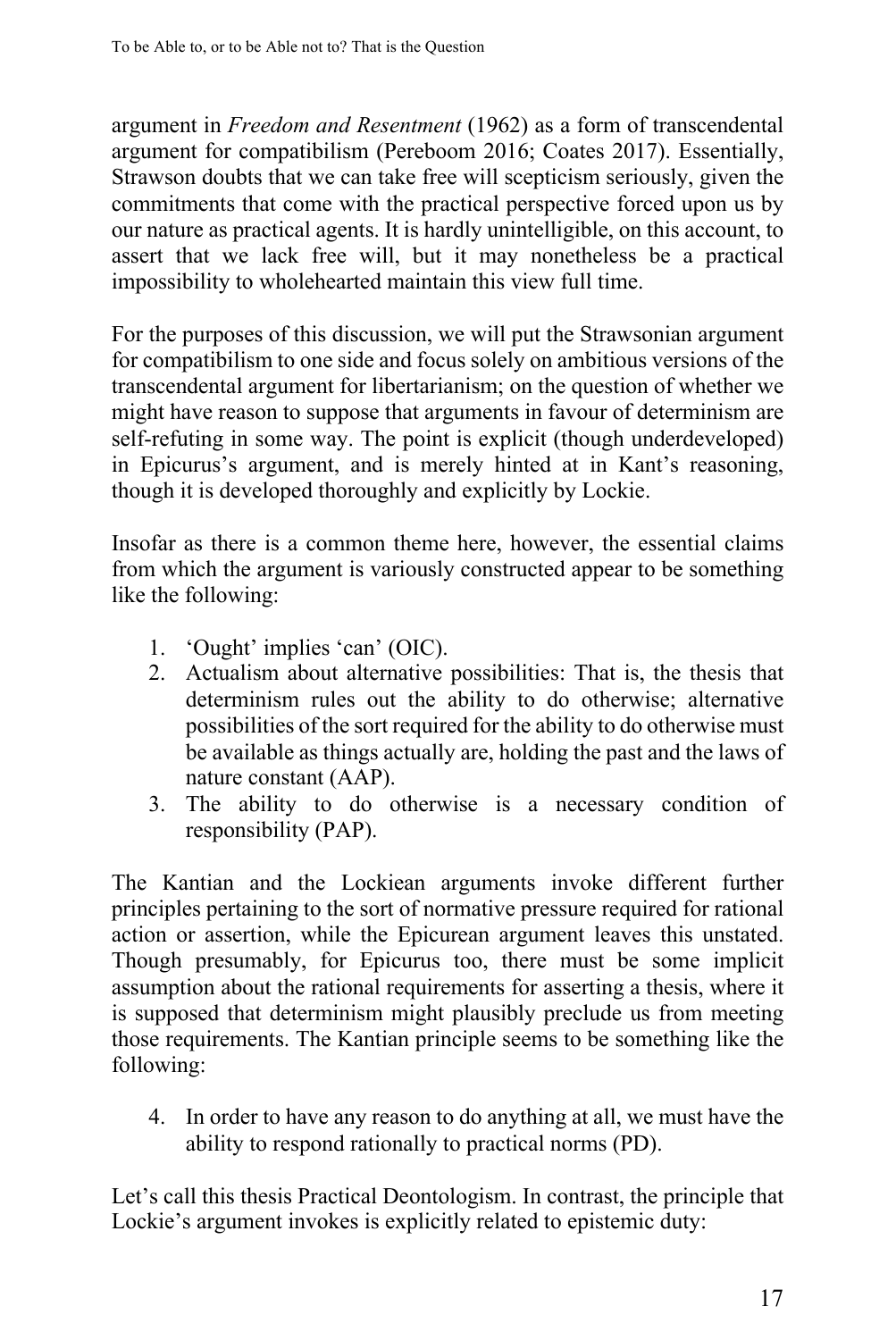5. In order to be justified in making any assertion, we must have the ability to respond rationally to epistemic norms (ED).

Lockie calls this thesis Epistemic Deontologism. Either 4 (PD) or 5 (ED) may feasibly be invoked, alongside all or some subset of claims along the lines of 1-3, in an ambitious transcendental argument for libertarian free will. These are all claims that we will be happy to grant, at least for the sake of this discussion. Although they are all controversial, they also each seem to have a fair degree of independent plausibility.

However, we hope to show that in order for any argument of this sort to succeed, there must also be a commitment to one of the following further claims, which we take to be significantly more controversial than the others:

- 6. 'Ought' implies 'able not to' (OIANT).
- 7. Duty entails responsibility; no one ought to do something unless they would be responsible for doing it (DER).

Note, that if we take the truth of PAP for granted, these claims essentially become equivalent: The basic idea is that in order to be obligated to do *x*, we either directly need the ability to refrain from doing *x*, or we need to be responsible for doing  $x$ , where that, in turn, entails (given PAP) an ability to refrain from doing *x.* Hence what will be needed, in relation to meeting our practical or epistemic obligations, is not merely to be able to, but also to be able not to. That is, for this argumentative strategy to be effective, there are negative and positive preconditions of justifiably acting, asserting, or believing; not only must we be capable of doing what we *ought* to do, but we must also be capable of *not* doing what we ought to. It is this aspect of the argument that we take to be problematic.

## **3. Determinism, Alternatives, and 'Ought' Implies 'Can'**

### **3.1.Determinism and AAP**

Following Van Inwagen, we may define determinism as the conjunction of the following two theses:

a) For every instant of time, there is a proposition that expresses the state of the world at that instant.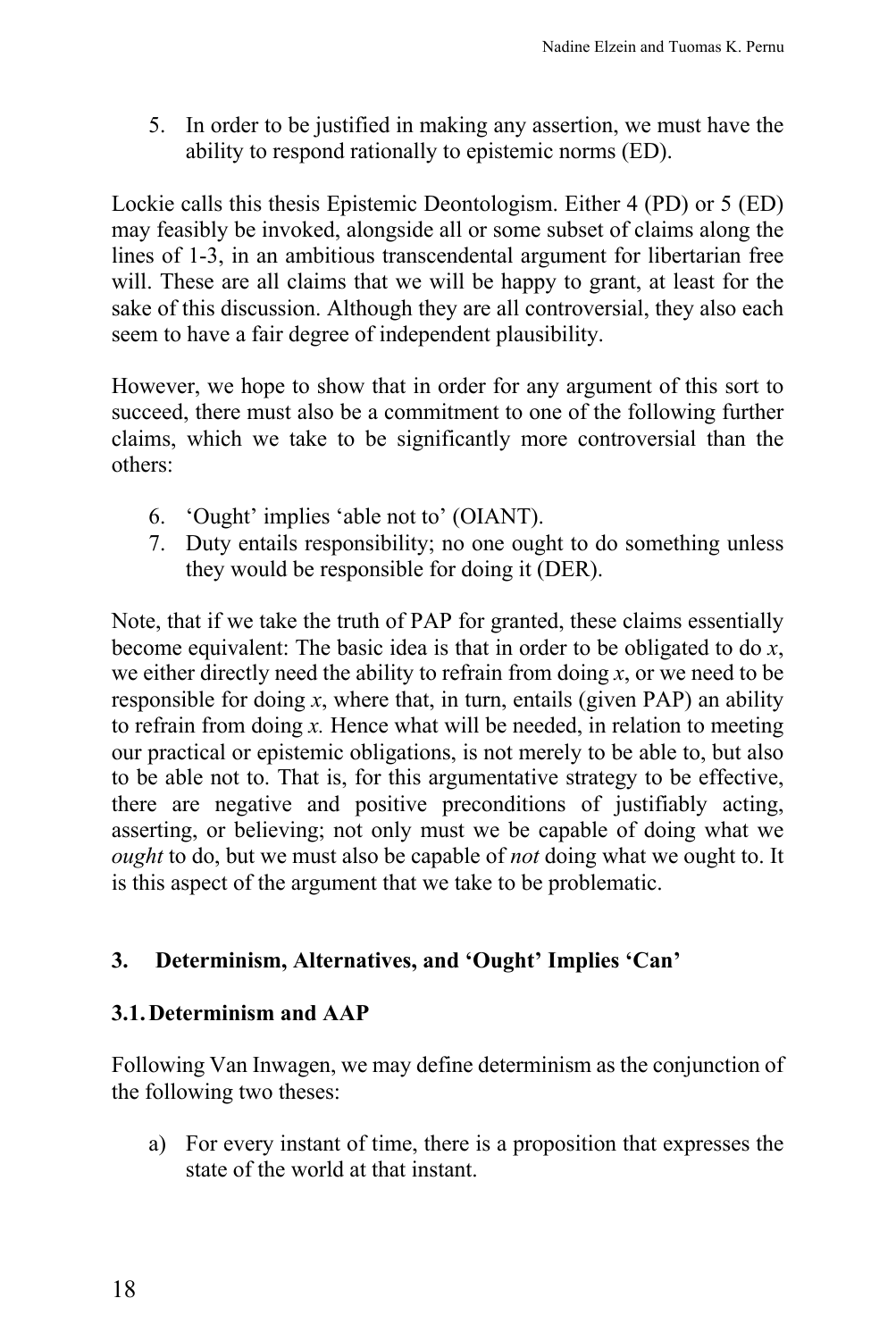b) If *p* and *q* are any propositions that express the state of the world at some instants, then the conjunction of *p* with the laws of nature entails *q*. 3

If determinism is true, only one future course of events will be possible, consistent with holding fixed the laws of nature and the way that things were in the past. While it might seem intuitive to suppose, at first sight, that the truth of this thesis rules out the ability to do otherwise, there is a great deal of controversy surrounding this point.

According to one reading – we call this the 'actualist' reading<sup>4</sup> – an agent is only able to do otherwise, in the relevant sense, if she is able to do otherwise as things actually stand, holding the past and the laws of nature constant (AAP). On this actualist understanding, determinism rules out alternative possibilities. <sup>5</sup> In contrast, many theorists favour a counterfactual or dispositional reading. On the counterfactual reading, an agent is able to do otherwise if, for instance, she would have done otherwise had she chosen to. $6$  On a dispositional reading, an agent could have done otherwise if she would have done otherwise had she been placed in different circumstances.7 Determinism is consistent with the ability to do otherwise in both of these senses.

While AAP is controversial within the free will debate, it does seem to capture at least one sense of 'able to do otherwise', which goes beyond the conditional and dispositional senses, and which many take to be important for free will. An agent who can act otherwise in the conditional and dispositional senses is one that acts deliberately, acts on the basis of her own choices, and is adequately sensitive to important features of her environment. Many philosophers suppose that this suffices to establish that she acts freely and responsibly. However, while these abilities are almost universally acknowledged to be necessary for moral responsibility, many incompatibilist philosophers have doubts about whether they are sufficient. If the agent is unable to choose otherwise, given the way things *actually are*, we may worry that she cannot really, in some crucial sense, escape acting the way that she does. E.g. we may worry that she still lacks the ability to act otherwise in a sufficiently robust sense; it may still seem

<sup>3</sup> See van Inwagen (1983, 65). A similar definition is given in van Inwagen (1975, 186).

<sup>4</sup> See Elzein and Pernu (2017).

 $5$  Notable defences of the actualist analysis include Campbell (1951), Chisholm (1964), Lehrer (1968), van Inwagen (1983; 2000; 2004; 2008), and Kane (1999).

<sup>6</sup> Notable defences of the counterfactual analysisinclude Moore (1903), Ayer (1954), Smart (1961), Schlick (1939), Lewis (1981), and Berofsky (2002).

<sup>7</sup> Notable defences of the dispositional analysis include Fara (2008), Smith (1997; 2003) Vihvelin (2004; 2011; 2014).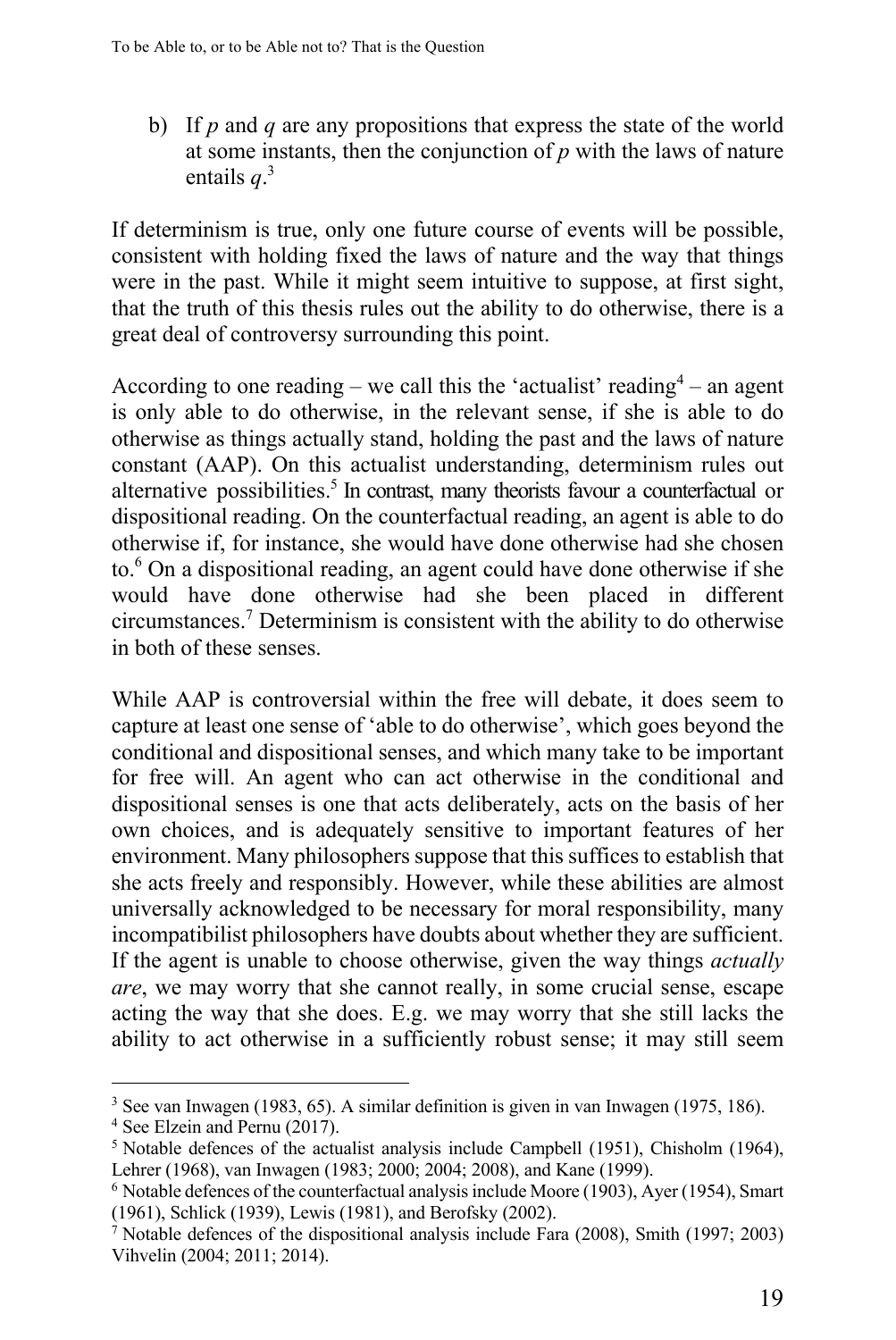unfair to blame her for what she does if she could not *actually* escape blame, given the way things are. In any case, we will grant AAP for the purposes of this discussion.

### **3.2.Obligation and OIC**

The principle that 'ought' implies 'can'  $(OIC)$  is popular, $8$  but nonetheless remains controversial.<sup>9</sup> There is, however, undoubtedly a great deal of intuitive appeal in the idea that there is something wrong with supposing that demands can be placed on an agent which are impossible for that agent to meet.

In order for this principle to be utilised effectively in any transcendental argument for free will, however, we will need to say something about the sense of 'can' invoked by the principle. Specifically, we will need to suppose that the principle is convincing even granted an actualist reading of 'can'. That is, we must suppose that an agent cannot be obligated to do something unless that agent is able to do it, as things actually stand, holding the past and the laws of nature constant. If we wish to show that determinism undermines our ability to do what we ought to do, in the sense relevant to OIC, then we had better suppose that this pertains to the same sense of 'able to' according to which determinism might plausibly be thought to rob us of the ability to do otherwise.

For the sake of this discussion, we will grant both OIC, and that the sense of 'able to do otherwise' that is relevant to OIC is that invoked by AAP. That is, we will grant that determinism rules out alternative possibilities, and that it does so in a way that entails that we are unable to do otherwise, which, in conjunction with OIC, entails that we cannot be *obligated* to do otherwise.

### **3.3. Normative Pressures and PAP**

<sup>8</sup> The principle is commonly thought to originate with Kant (1998/1781; 2017/1797; 1998/1793; 1996/1793), and wasfamously defended by Moore (1922). Since then it is more often taken to be a basic platitude than explicitly argued for, but there are some explicit defences of the principle. See Sapontzis (1991), Griffin (1992), Streumer (2003; 2007; 2010), and Vranas (2007). For defences of related principles, see Graham (2011) and Kühler (2013).

<sup>&</sup>lt;sup>9</sup> Notable critiques include Lemmon (1962), Williams (1965), Brouwer (1969), Trigg (1971), van Fraassen (1973), Brown (1977), Sinnott-Armstrong (1984; 1988), Rescher (1987, chap. 2, pp. 26-54), Saka (2000), Fischer (2003), and Heintz (2013). Cf. Kekes (1984) and Stern (2004). For empirical objections to the principle, see Semler and Henne (2019).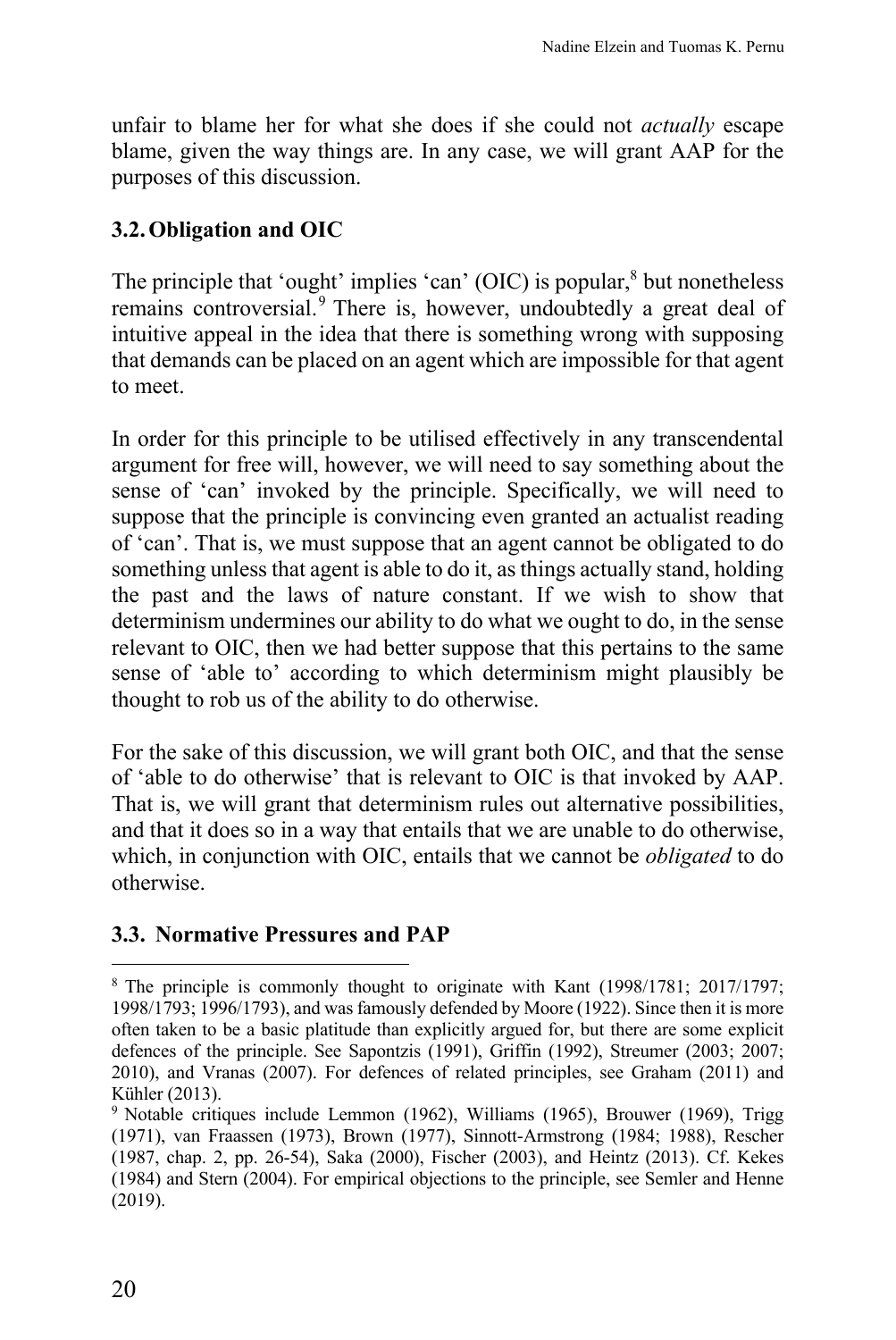There are various ways in which a transcendental argument might run. It may only be necessary to appeal to our capacity to respond to normative pressures, in which case it is not obvious we need to invoke the idea of responsibility at all. But the argument could proceed via a consideration of responsibility if what is taken to be important is not merely the ability to respond to normative pressures, but the ability to be responsible for doing so. In the latter case, the argument may need to make use of PAP: The principle that alternative possibilities are a required for responsibility.

PAP has been under frequent attack at least since Frankfurt's famous attempt to refute the principle (Frankfurt 1969). For present purposes, we will accept PAP, although later we will have reason to consider whether the principle is of central importance to plausible versions of the transcendental argument.

In any case, what any version of the argument will need is some appeal to a normative principle, which bears on when we could have an intelligible basis for making an assertion or for justifying our commitment to a conclusion. Rational justifications for either belief or action must be taken to depend on some sort of ability to respond to normative pressures – whether practical or epistemic. It is this ability that will, if the argument is convincing, be threatened by determinism.

## **3.4. The Basic form of Transcendental Argument**

Suppose that we take the principles above to be defensible. This gives us a framework for constructing an ambitious version of the transcendental argument for libertarianism. A simple argument will not rest on PAP, but will instead appeal directly to worries about our ability to respond to normative pressures. This will go as follows:

- (1) If determinism is true, then nobody is able to do otherwise (from AAP).
- (2) If nobody is able to do otherwise, then nobody is able to assert or conclude otherwise (uncontroversial entailment).
- (3) If nobody is able to assert or conclude otherwise, then nobody ought to assert or conclude otherwise (from OIC).
- (4) If nobody ought to assert or conclude otherwise, then nobody can have an adequate rational basis to assert or to justifiably conclude otherwise (from either PD or ED).
- (5) If determinism is true, then nobody could have an adequate rational basis to assert or justifiably conclude otherwise (from 1- 4).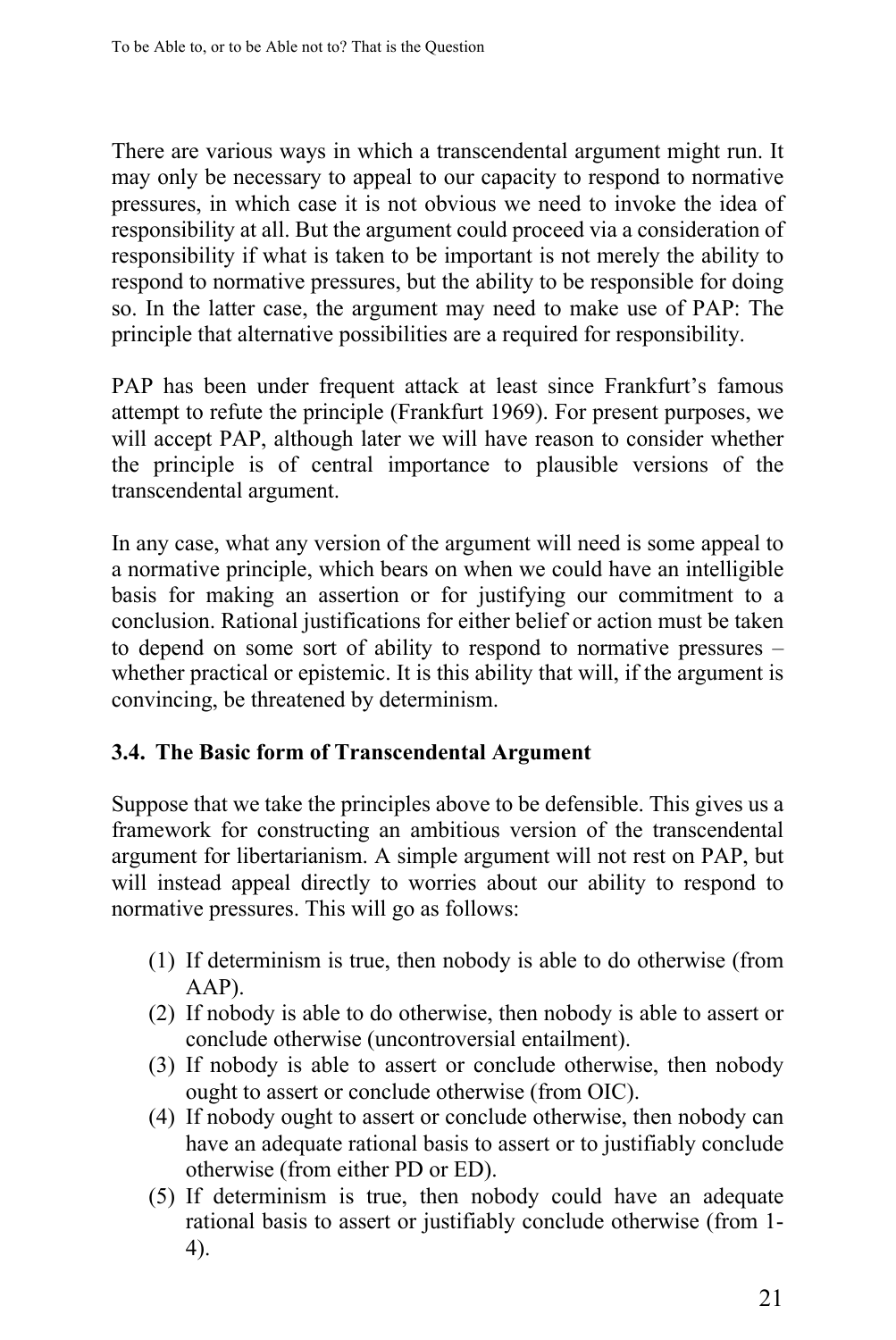(6) If determinism is true, then nobody could have an adequate rational basis for any actual assertion or conclusion (from…?)

The problem here is that (6) does not follow from the preceding steps. It certainly doesn't follow from (5) alone. In fact, we only seem entitled to (5). Clearly, however, (5) is a weaker claim than the one needed to establish that any argument for determinism is self-refuting. This would establish that the proponent of determinism cannot have any justification for asserting any *alternative* conclusion. This looks unproblematic. Insofar as one takes oneself to have a decisive rational basis for asserting a particular conclusion, it follows rather trivially that one cannot be justified in asserting the opposite conclusion instead. To render the determinist's stance problematic, we need a stronger conclusion: That the proponent of the argument for determinism cannot have any rational justification for asserting her *actual* conclusion.

This could be done either by invoking a principle linking responsibility to duty (DER) alongside PAP, or by invoking the principle that 'ought' implies 'able not to' (OIANT). In either case, we need some means of supposing that the capacity not to fulfil a duty is a necessary condition of being duty-bound, so we end up either directly or indirectly, arriving at something like OIANT.

It's fairly easy to see how the inclusion of OIANT on its own would help to establish a strong enough conclusion:

- (1) If determinism is true, then nobody is able to do otherwise (from AAP).
- (2) If nobody is able to do otherwise, then it follows that nobody who makes an assertion or reaches a conclusion could assert or conclude anything other than what they actually do (uncontroversial entailment).
- (3) If nobody is able to assert or conclude otherwise than they actually do, then nobody ought to assert or conclude as they actually do (from OIANT).
- (4) If nobody ought to assert or conclude as they actually do, then nobody can have an adequate rational basis to assert or to justifiably conclude as they actually do (from either PD or ED).
- (5) If determinism is true, then nobody could have an adequate rational basis for any actual assertion or conclusion (from 1-4).

This argument *would* entail that the determinist would have no rational basis, were determinism true, on which to justify asserting or concluding anything – including the claim that determinism is true.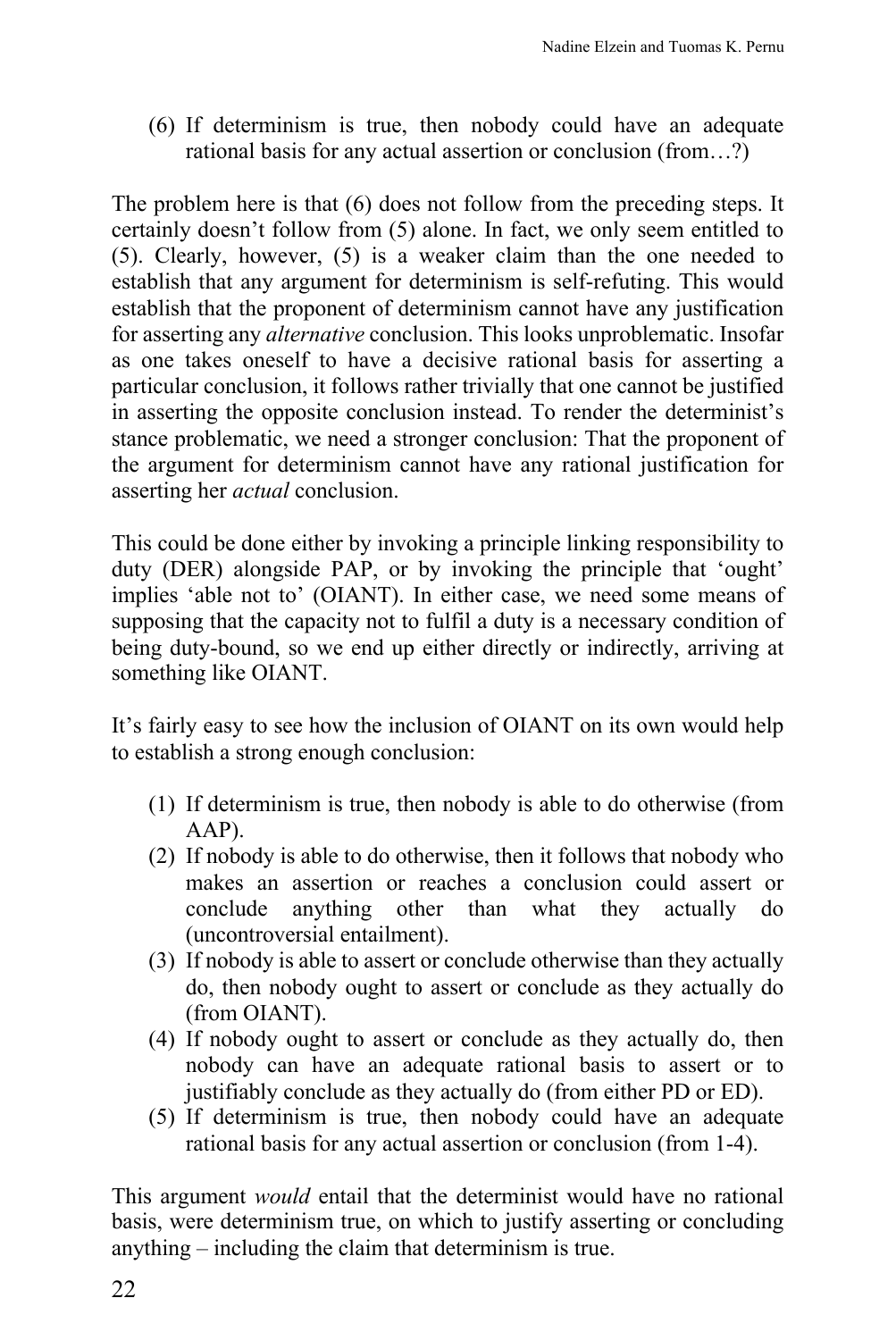While the argument could be constructed by appeal OIANT, another route to the same conclusion would arrive at something that entails OIANT, but would commit to it indirectly via PAP and DER, as follows:

- (1) If determinism is true, then nobody is able to do otherwise (from AAP).
- (2) If nobody is able to do otherwise, then nobody can be responsible for anything that they actually do (from PAP).
- (3) If nobody is responsible for anything they actually do, then nobody can be responsible with respect to the assertions they actually make or the conclusions they actually reach (uncontroversial entailment).
- (4) If nobody is responsible with respect to the assertions they actually make or the conclusions they actually reach, then nobody ought to make the assertions they make or reach the conclusions that they reach (from DER).
- (5) If nobody ought to make the assertions that they make or reach the conclusions that they reach, then nobody can have any rational justification for their conclusions or assertions (from PD or ED).
- (6) If determinism is true, then nobody can have any rational justification for their conclusions or assertions (from 1-5).

The argument may then invoke either OIANT or else PAP alongside DER. The problem, however, is that neither OIANT nor DER are plausible. When there is a compelling practical reason for doing something or a compelling epistemic reason for believing something, we will argue that these pressures are typically independent both of whether we can *avoid* responding to the pressure and of whether we would be *responsible* for responding to the pressure. That is, practical and epistemic normative pressures involve the ability to respond to our actual reasons or our actual evidence, and rely neither on our ability to avoid responding to these, nor on whether we would be responsible for responding.

We might suppose that an epistemically rational agent aims to have beliefs that "track" the truth and that a practically rational agent aims to make choices that that "track" their reasons for action.<sup>10</sup> If normative pressures

<sup>&</sup>lt;sup>10</sup> While the former idea is notably associated with (Nozick 1981) and the latter view is associated with Fischer and Ravizza (1998; see, also, Fischer 1987), the claim being made here is committed neither to Nozick's externalism about epistemology nor to Fischer and Ravizza's semi-compatibilism about responsibility. In relation to knowledge, the point is that a rational agent *aims* to have truth-responsive beliefs, where this may be understood as a response to an epistemic duty, consistent with the sort of internalist epistemic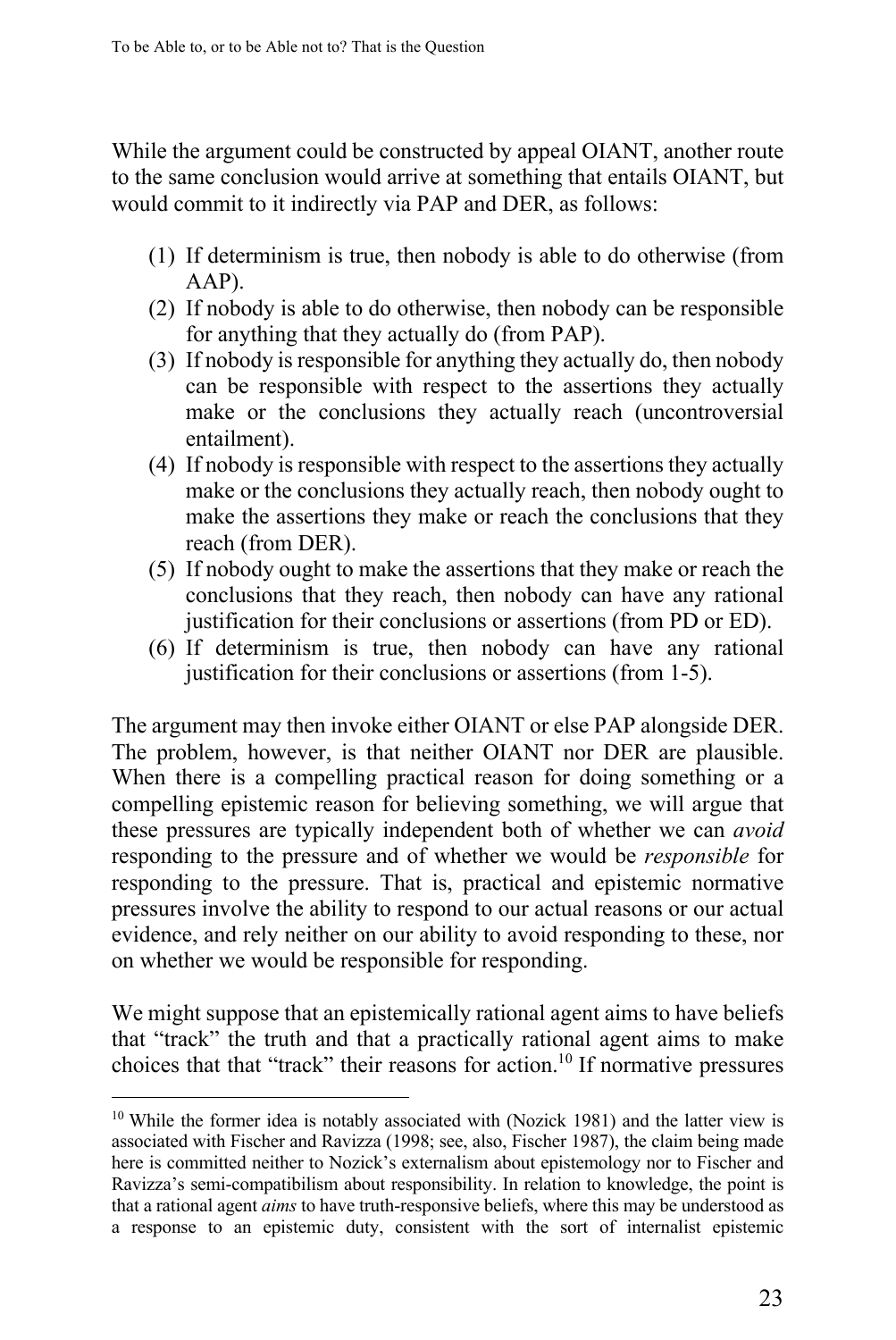are understood in terms of the obligation to make our assertions and conclusions, as far as possible, track what there is *reason* to assert or to conclude, it's not at all obvious that either responsibility or the ability to assert or conclude otherwise should be relevant to these pressures at all. While an agent's lack of freedom or responsibility with respect to these pressures may well have an important bearing on whether they can intelligibly be held accountable for their beliefs or assertions, they will *not* obviously have any parallel bearing on the strength of the agent's reasons for asserting or believing what they do.

## **4. The Implausibility of OIANT and DER**

## **4.1. The Problem with OIANT**

While OIC might seem highly intuitive, OIANT appears to be far less so. While some argue that the two principle are symmetrical in such a way that we ought to accept one so long as we accept the other (e.g. Haji 2002, see especially page 29), it has also been noted that the alleged symmetry is hardly obvious, and unlike OIC, OIANT is rarely seen as similarly axiomatic (Nelkin 2011, 102). Moreover, we might suppose that there is an intuitive rationale for endorsing OIC that simply does not apply to OIANT; we maintain that OIC is plausible because it seems *unreasonably demanding* to insist that anyone ought to do the impossible. The fact that something is unavoidable, in contrast, certainly does not entail that it would be unreasonably demanding to suppose that someone ought to do it.

Moreover, whether we focus on the epistemic or the practical realm (e.g. on the moral or on the prudential), we will easily find cases in which this principle appears highly counterintuitive. For instance, suppose that you are unable to put your hand into a flame and hold it there for five minutes. Does this really plausibly entail that it's false that you ought to *avoid* putting your hand in a flame and holding it there for five minutes? Or suppose that you are unable to avoid believing that  $1 + 1 = 2$ . Does this entail that that you lack a strong rational justification for believing that  $1 +$  $1 = 2$ ? Likewise, suppose that you are unable to murder someone in cold blood. Does this plausibly entail that it's false that you ought not to murder anyone cold blood? In all of these cases, it seems plausible to suppose that the answer is no.

deontologism defended by Lockie (2018), say. And while we are suggesting that *practical rationality* requires the ability to respond to reasons, we are not arguing, as Fischer and Ravizza do, that this suffices for moral responsibility.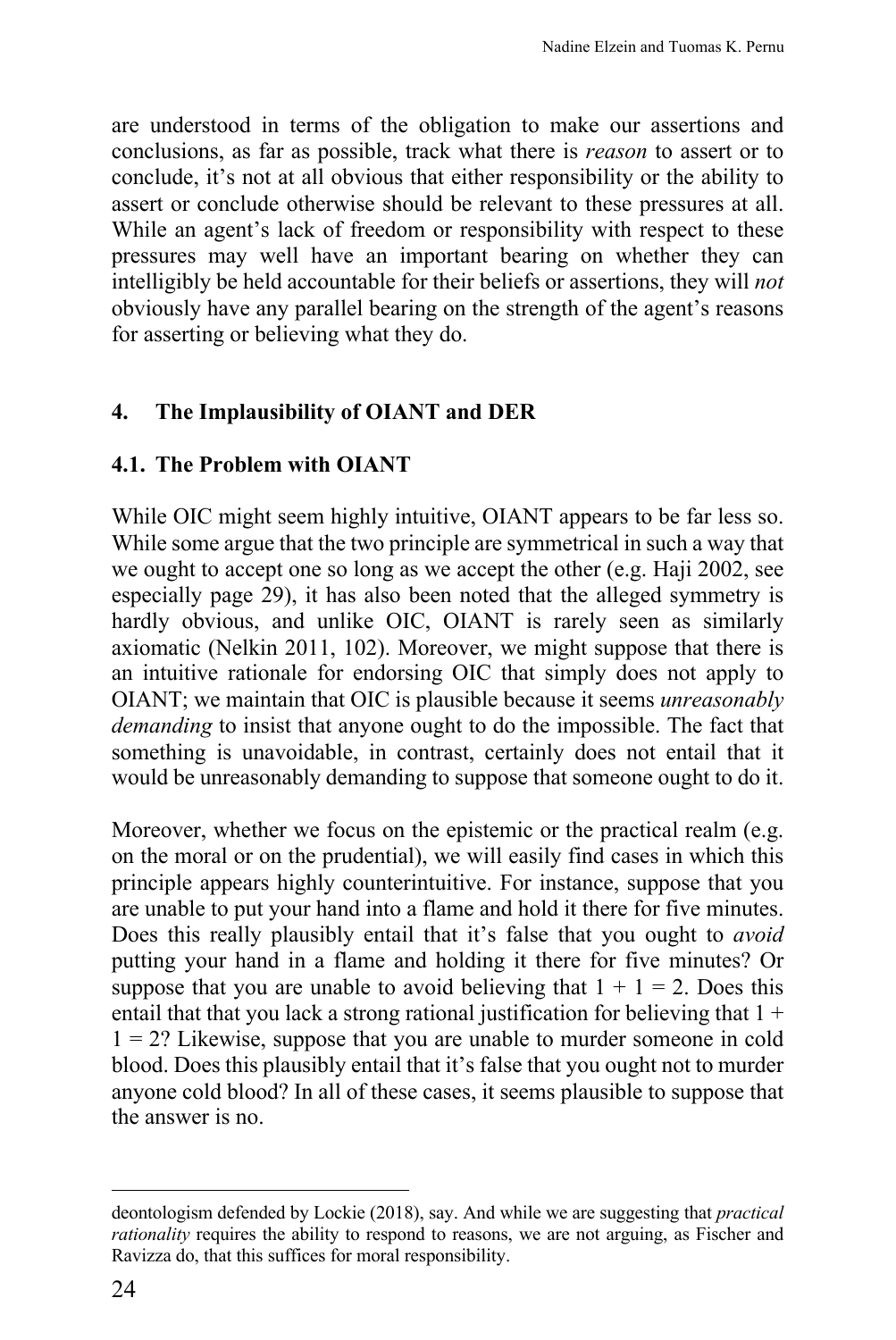The reasons for this cut to what is distinctive about normative pressures. Perhaps you cannot put your hand into a flame and hold it there for five minutes, but this is hardly relevant to the reasons why you ought not to do such a thing. You ought not to do it because you have a very strong prudential *interest* in avoiding unnecessary pain and injury. This prudential interest will still exist regardless of whether you cannot *help* but avoid it. Similarly, your reason for believing that  $1 + 1 = 2$  seems to be just as strong regardless of whether you have the ability to doubt it. The reason is provided by the strength of the mathematical case in favour of concluding that  $1 + 1 = 2$ ; that is the strength of the evidence you have on the basis of which to suppose it's *true.* Likewise, your reasons for not murdering someone in cold blood are based on the fact that it would be morally *wrong*, not on the fact that you are able to do it.

If we accept OIC, this entails that it would be false that someone who is incapable of avoiding putting their hand in a flame ought not to do so. The obvious rationale is that it cannot be a good idea to do something if that something is literally impossible to do. The practical plausibility of this view appears to be grounded in the fact that it's never practically a good idea to attempt the impossible.

Our point, however, is that it may well be worth attempting the inevitable, especially if there is a causal link between your attempt and your success in that attempt. It may well be inevitable that the moment you realise your hand is in the flame, you retract it fairly quickly. But this doesn't obviously entail that doing so is not also a *good idea*. You have strong reasons to do it based on the fact that it's in your interests and you are easily capable of doing it. Similarly, if we accept OIC, a person who is *incapable* of believing that  $1 + 1 = 2$  is not a person who *ought* to believe that  $1 + 1 = 2$ . But this does not entail that a person who cannot help but believe it has no reason to believe it.

A plausible form of epistemic deontologism will entail that we have a duty to believe what there is strong evidence for believing, insofar as we are capable of understanding and accurately assessing that evidence. There is no obvious parallel for supposing that we also need the ability to *doubt* what there is overwhelming evidence to believe. In the case of simple mathematical truths, most of us are likely to find these fairly indubitable. But it seems odd, to say the least, that we should suppose (in a stark reversal of the Cartesian approach!) that a truth's status as indubitable actually positively *undermines* our justification for believing it.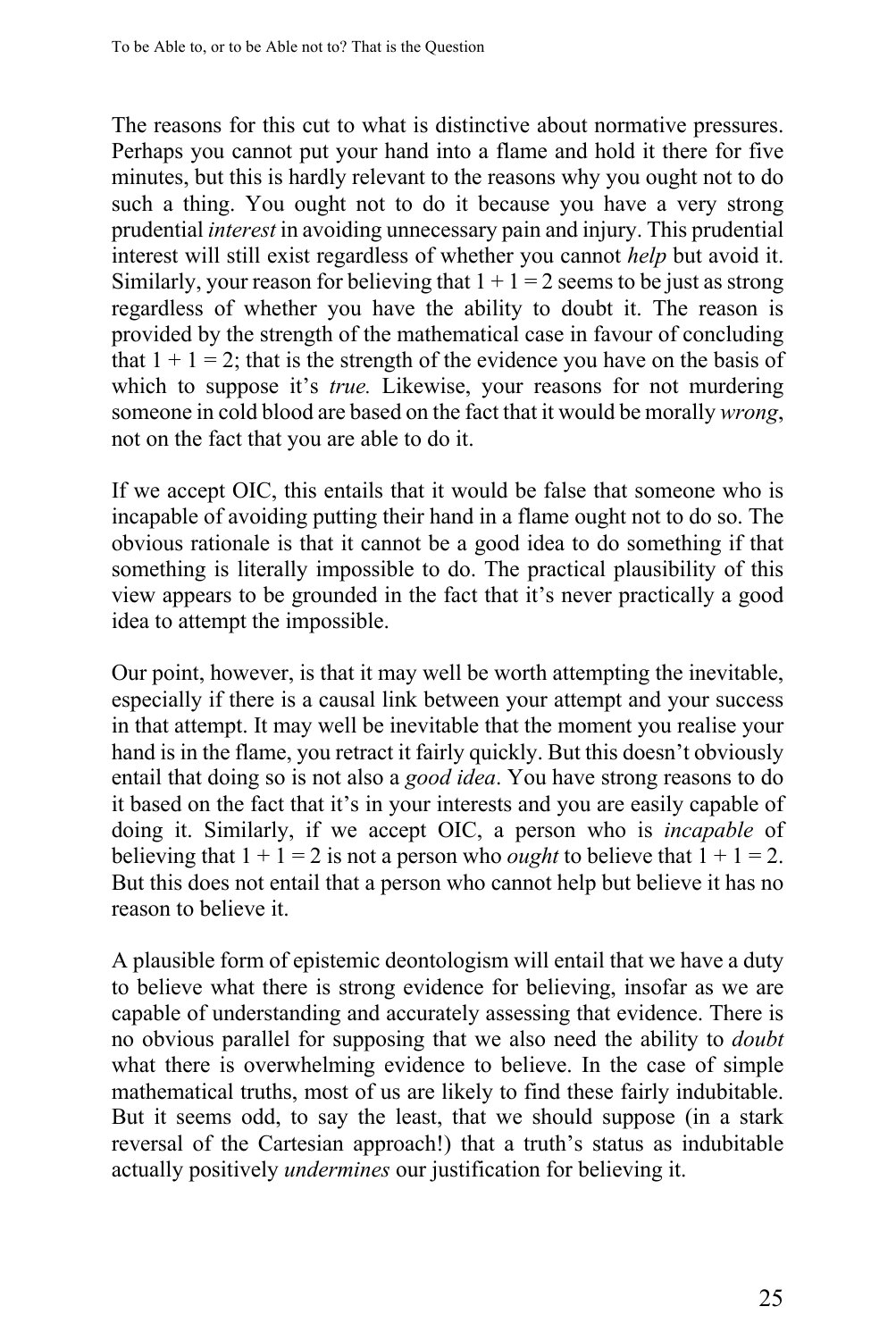One worry may be that we must be committed, in principle, to a strong parallel between 'ought' and 'ought not' requirements. For instance, Lockie argues that because

determinism globally denies us the negative, 'irrational', 'unjustified' aspects of any internalist value terms, it removes from us the ability to distinguish and use the positive 'rational', 'justified' aspects of such terms. (If one affects to make no sense of anything being *not red*, one cannot distinguish and use the predicate *red*). (Lockie 2018, 182)

It is precisely this principle, however, that we take issue with.

Firstly, the parallel between supposing there are no unjustified beliefs or actions, on the one hand, and "affecting to make no sense of redness", on the other, is dubious: The claim is not that we can *make no sense* of any belief being unjustified, but that if determinism should turn out to be true, then as a matter of fact, nobody is under an obligation not to hold the beliefs they have or under an obligation not to make the assertions that they do. There is an important difference. Consider the idea of non-existence; it is a simple tautology that there exist no things that don't exist. But we can understand the *concept* of non-existence even if, as a matter of fact, there are no things that don't exist. We are able to make sense of the concept because we are able to think in modal terms; we can contemplate hypothetical scenarios.

There is a great deal of disagreement regarding whether or not determinism is true. Even if we suppose that determinism is true, and we embrace something like OIC, it's not at all obvious that we should be unable to make any sense of the idea that some people ought to believe or assert something different to what they do. This requires that we can *imagine* a world in which determinism is false, and can think about the obligations we would be under in such a world. This is perfectly consistent with supposing that, as a matter of fact, nobody has such obligations as things actually are.<sup>11</sup>

More importantly, the relevant discrimination capacities do not seem to have been located in quite the right place: the normative pressure comes from the strength of the evidence. The relevant ability involves being able

<sup>&</sup>lt;sup>11</sup> Compare the point here with a somewhat parallel argument, which Stroud (1968) makes in response to epistemic versions of the transcendental argument: Is it obvious that we need there to be objects in the external world in order to make sense of our experiences? Perhaps all we need is to have the *impression* or the *belief* that there are. Much the same seems to be true with respect to irrational or unjustified beliefs.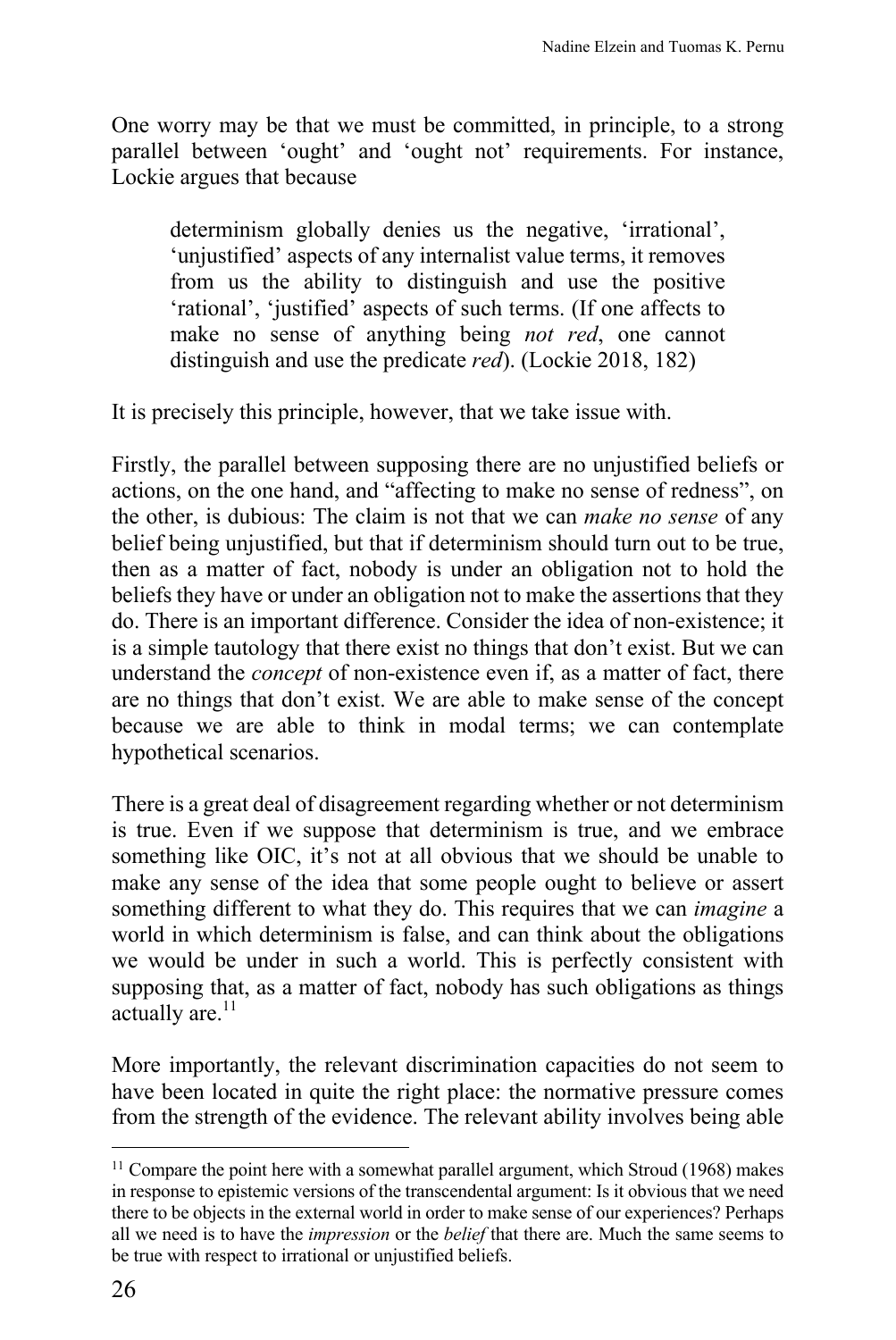to discriminate between *strong evidence* and *weak evidence.* A person may well have the ability to discriminate between strong and weak evidence, even if they are not capable of believing anything on the basis of weak evidence, or of doubting something for which there is overwhelmingly strong evidence.

### **4.2. The Problem with DER**

We maintain that there is a parallel issue with DER, the principle that in order to have a reason to do or believe something, we would have to be held responsible for doing or believing it.

Again, this appears to misplace the source of the relevant normative pressures. The reasons we have to believe something are dependent on the strength of the evidence in its favour; not on the epistemic agent's blameworthiness or praiseworthiness for so believing. Similarly, the practical reasons we have for acting depend on the moral or prudential case in favour of so acting. Again, where there are strong reasons to do something, these reasons are typically not dependent on whether an agent would be praiseworthy for doing it or blameworthy for failing to do it.

We are not arguing that claims about whether an agent is morally or epistemically blameworthy or praiseworthy are entirely independent of the agent's moral or epistemic reasons: It is clear that if anyone is *ever* epistemically praiseworthy, a necessary precondition of this is that the agent has good evidence on the basis of which she arrives at her belief. Similarly, if anyone is ever morally or prudentially praiseworthy, a necessary precondition of this is that she had good reasons on the basis of which to act as she did. What we deny, however, is that there is any entailment in the opposite direction: that is, that being praiseworthy is a precondition of having good moral or epistemic reasons. Praiseworthiness, if there is such a thing, *depends* on there being independent sources of epistemic and practical normativity, not *vice-versa*.

For one thing, is seems that agents may not be sophisticated enough to be held responsible for their beliefs and actions but may nonetheless have *reasons* for those beliefs and actions. Consider a five-year-old child who refrains from playing with the loose electrical cables coming out of a live plug socket on the basis that a parent has told her not to. Plausibly, the child is not responsible for her actions since she doesn't really appreciate the reasons why she ought not to play with the electrical cables. But plausibly she ought *not* to play with them. When her parents tell her that she ought not to touch that live wire, they can hardly be accused of lying to her. She ought not to touch that live wire. The reason why she ought not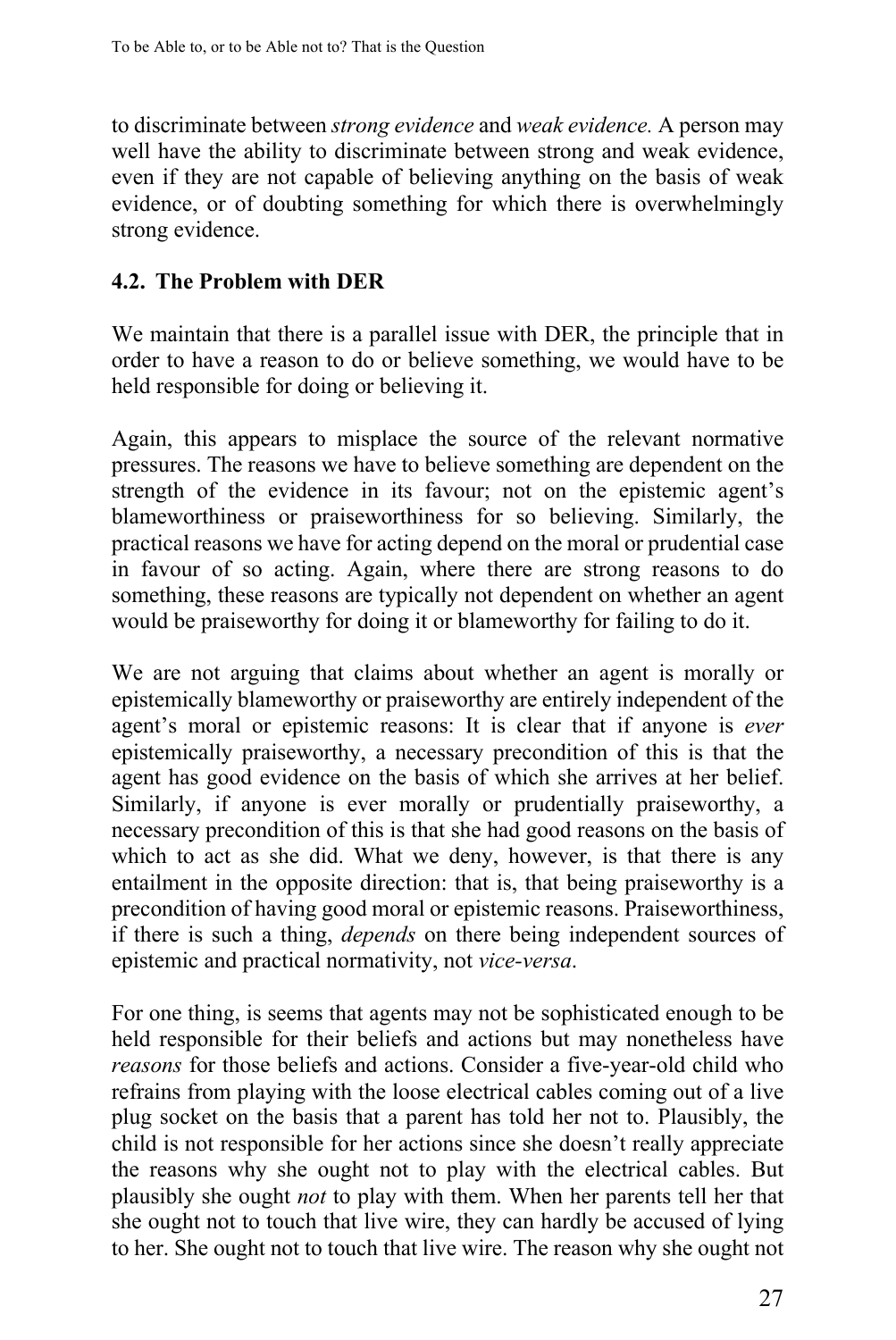to touch the wire is certainly *not* that she will be praiseworthy if she avoids touching it and blameworthy if she touches it (neither of *those* claims seems plausibly true). In fact, her responsibility doesn't come into it. Rather, she ought not to touch it because she's likely to receive a nasty electric shock if she does.

With respect to epistemic reasons, it seems even more clear that the normative pressures arising from the strength of evidence are not in any way derived from the agent's status as responsible. Suppose the five-yearold works out that  $5 \times 5 = 25$ . Perhaps this is quite a difficult calculation for a child or her age and abilities, and it would therefore be unreasonable to suppose that she could be held responsible for successfully working it out. It would certainly be unreasonable to blame her for getting it wrong. None of this seems to have much bearing, however, on why we might suppose that she *ought* to believe that  $5 \times 5 = 25$ . She ought to believe it because it's *true* and because it's strongly supported by mathematical logic.

Again, the point is that normative pressures arise from facts about what there is evidence to believe and what there is reason to do. These facts do not depend on whether we are responsible. The norms that govern rational belief and behaviour are independent of considerations about whether anyone is responsible for their beliefs and actions.

## **5. Conclusion**

While there are a number of plausible principles underpinning transcendental arguments for the freedom of the will, they also appear to rest, inevitably, on some principles that we may have good grounds for rejecting. Even if our duties rest on our ability to fulfil them, it is not at all obvious that they similarly rest on any parallel ability *not* to fulfil them. And while we may have reasons to suppose that our responsibility in relation to our beliefs and actions depends on our reasons, it is far from obvious that there is any dependence in the other direction. It seems, then, that if any transcendental argument in favour of free will is to succeed, it will have to be a significantly more modest form of argument than the sort we have been considering here. It is difficult to see why the determinist could not have good reasons to assert her position without risk of contradiction or self-refutation.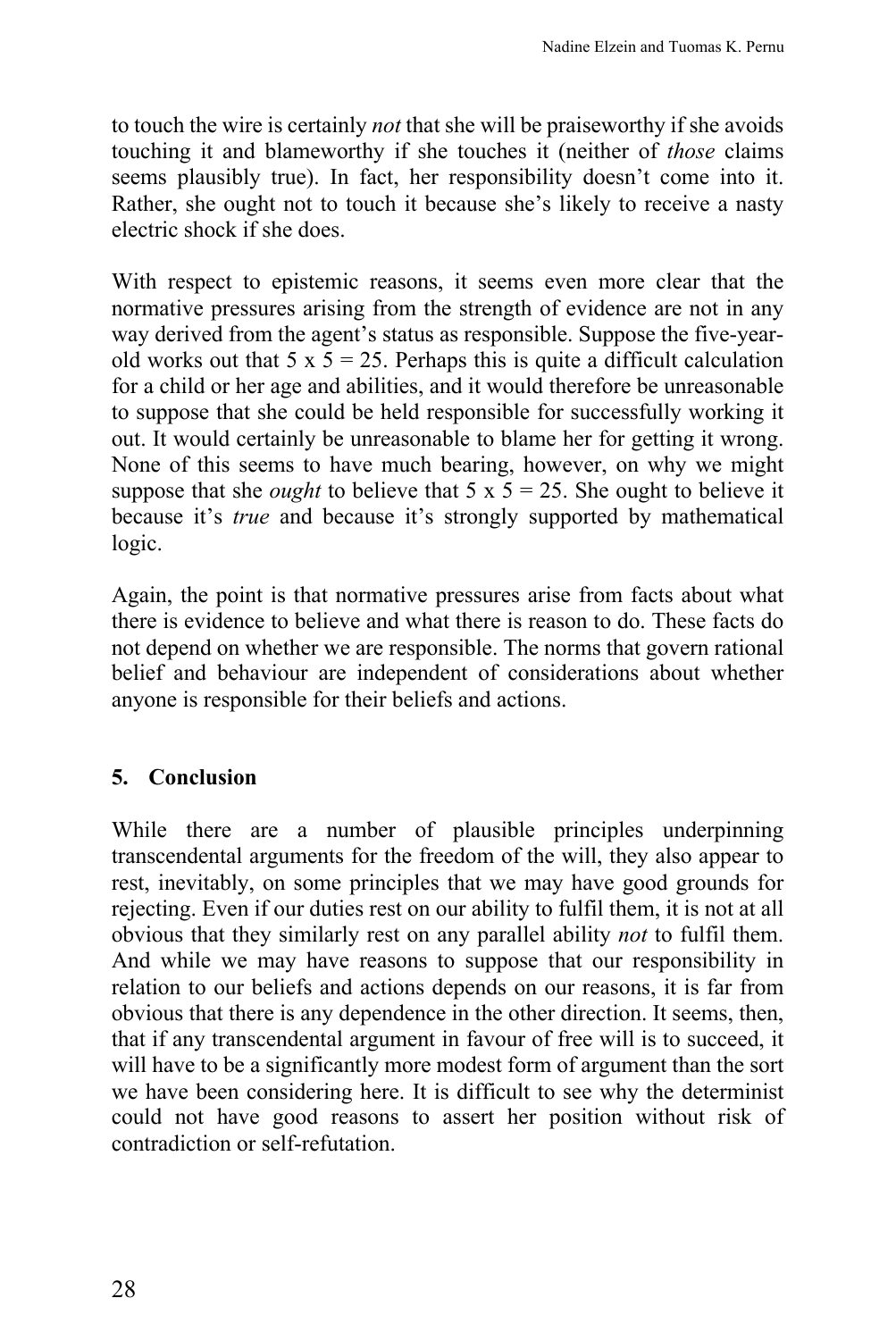#### **REFERENCES**

- Ayer, A. J. 1954. Freedom and necessity. In his *Philosophical Essays*, 271- 284. New York: St Martin's Press.
- Berofsky, B. 2002. Ifs, cans, and free will: the issues. In *The Oxford Handbook of Free Will*, ed. Robert Kane, 181-201. Oxford: Oxford University Press.
- Brouwer, F. E. 1969. A difficulty with 'ought implies can'. *The Southern Journal of Philosophy* 7: 45-50.
- Brown, J. 1977. Moral theory and the ought–can principle. *Mind* 86: 206- 223.
- Campbell, C. A. 1951. Is 'freewill' a pseudo-problem? *Mind* 60: 441-465.
- Cassam, Q. 1999. *Self and World.* Oxford: Oxford University Press.
- Chisholm, R. 1964. Human freedom and the self. *The Lindley Lecture.* Lawrence, KS: Department of Philosophy, University of Kansas, 3-15. Reprinted in *Free Will*, second edition, edited by Gary Watson, 26-37. Oxford: Oxford University Press. 2003.
- Coates, D. J. 2017. Strawson's modest transcendental argument. *British Journal for the History of Philosophy* 25: 799-822.
- Elzein, N., and T. K. Pernu 2017. Supervenient freedom and the free will deadlock. *Disputatio* 9: 219-43.
- Epicurus. 1964. *Letters, Principal Doctrines and Vatican Sayings.* Translated by Russel. M. Geer. Indianapolis and New York: Bobbs-Merril.
- Fara, M. 2008. Masked abilities and compatibilism. *Mind* 117: 843-865.
- Fischer, J. M. 1987. Responsiveness and moral responsibility. In *Responsibility, Character, and the Emotions*, ed. F. Schoeman, 81-106. Cambridge: Cambridge University Press.
- Fischer, J. M., and M. Ravizza. 1998. *Responsibility and Control: A Theory of Moral Responsibility*. Cambridge: Cambridge University Press.
- Fischer, J. M. 2003. 'Ought-implies-can', causal determinism and moral responsibility. *Analysis* 63: 244-250.
- Frankfurt, H. G. 1969. Alternate possibilities and moral responsibility. *The Journal of Philosophy* 66: 829–839.
- Graham, P. A. 2011. 'Ought' and ability. *Philosophical Review* 120: 337- 382.
- Griffin, J. 1992. The human good and the ambitions of consequentialism. *Social Philosophy and Policy* 9: 118-132.
- Haji, I. 2002. *Deontic Morality and Control*. Cambridge: Cambridge University Press.
- Heintz, L. L. 2013. Excuses and "ought" implies "can". *Canadian Journal of Philosophy* 5: 449-462.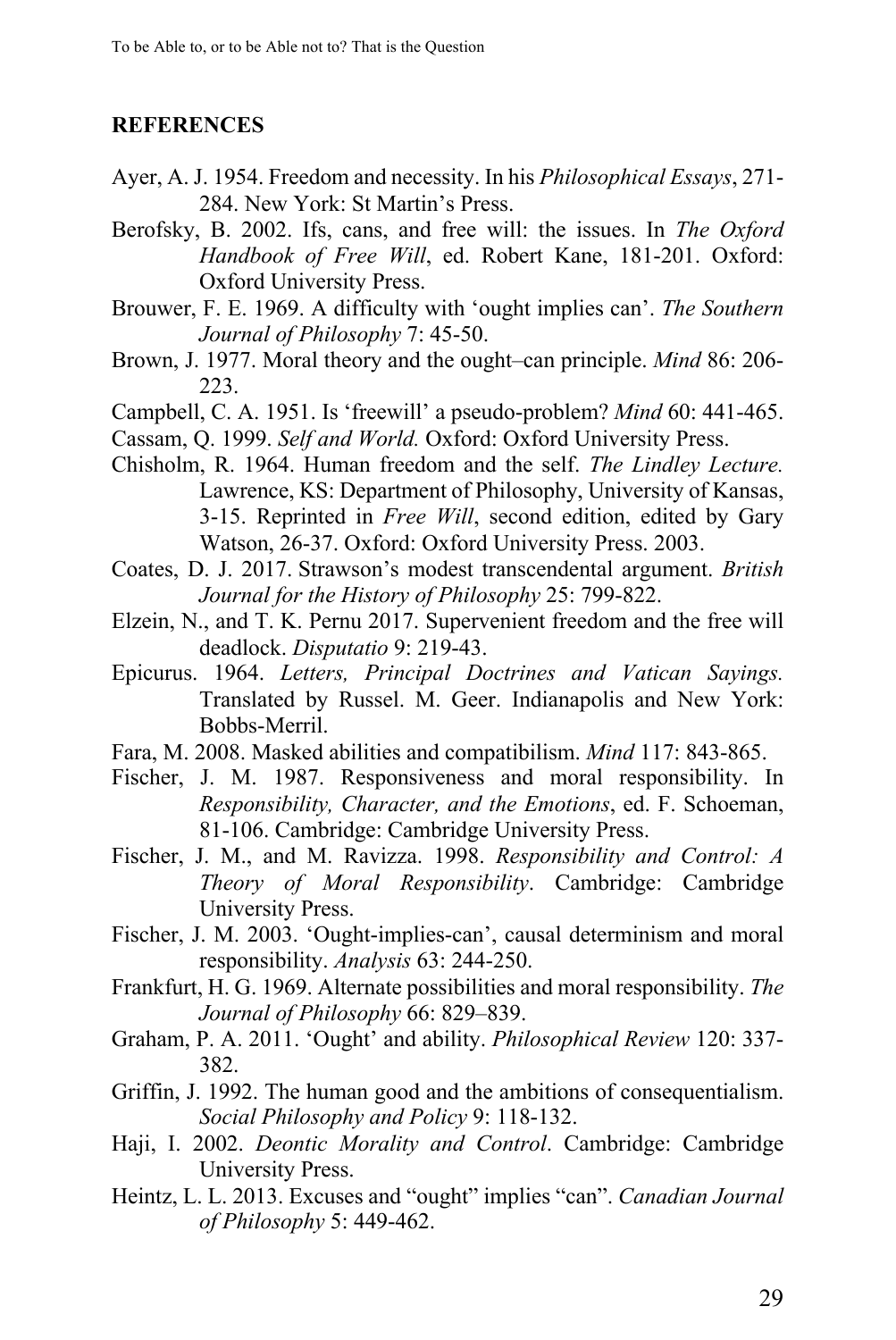- Kane, R. 1999. Responsibility, luck, and chance: reflections on free will and indeterminism. *The Journal of Philosophy* 96: 217-240.
- Kant, I. 1998/1781. *The Critique of Pure Reason.* Translated and edited by P. Guyer and A. W. Wood. Cambridge: Cambridge University Press.
- Kant, I. 1997/1785. *Groundwork of the Metaphysics of Morals.* Edited and translated by Mary Gregor. Cambridge: Cambridge University Press.
- Kant, I. 1977/1788. *Critique of Practical Reason.* Translated and edited by Mary Gregor. Cambridge: Cambridge University Press.
- Kant, I. 2017/1797. *The Metaphysics of Morals.* Edited by Lara Denis and translated by Paul Guyer and Mary Gregor. Cambridge University Press.
- Kant, I. 1998/1793. Religion within the boundaries of mere reason. In *Religion Within the Boundaries of Mere Reason and Other Writings*, translated and edited by Allen Wood and George Di Giovanni, 31-191. Cambridge: Cambridge University Press.
- Kant, I. 1996/1793. On the common saying: That may be correct in theory, but it is of no use in practice. *Practical Philosophy*, edited by Mary Gregor. Cambridge: Cambridge University Press.
- Kekes, J. 1984. 'Ought implies can' and two kinds of morality. *Philosophical Quarterly* 34: 459-467.
- Korsgaard, C. 1996. *The Sources of Normativity*. Cambridge: Cambridge University Press.
- Kühler, M. 2013. Who am I to uphold unrealizable normative claims? *Autonomy and the Self*, eds. M. Kühler and N. Jelinek, 191-209. Dordrecht: Springer.
- Lehrer, K. 1968. Cans without ifs. *Analysis* 29: 29-32.
- Lemmon, E. J. 1962. Moral dilemmas. *The Philosophical Review* 70: 139- 158.
- Lewis, D. 1981. Are we free to break the laws? *Theoria* 47: 113-121.
- Lockie, R. 2018. *Free Will and Epistemology.* London: Bloomsbury.
- Moore, G. E. 1903. *Principia Ethica*. Cambridge: Cambridge University Press.
- Moore, G. E. 1922. The nature of moral philosophy. In his *Philosophical Studies*. Routledge and Kegan Paul.
- Nelkin, D. K. 2011. *Making Sense of Freedom and Responsibility*. Oxford: Oxford University Press.
- Nozick, R. 1981. Knowledge and scepticism. In his *Philosophical Explanations*. Cambridge, MA: Harvard University Press.
- Peacocke, C. 1989. *Transcendental Arguments in the Theory of Content.* Oxford: Oxford University Press.
- Pereboom, D. 2016. Transcendental arguments. In *The Oxford Handbook of Philosophical Methodology,* eds. H. Cappelen, T. Szabó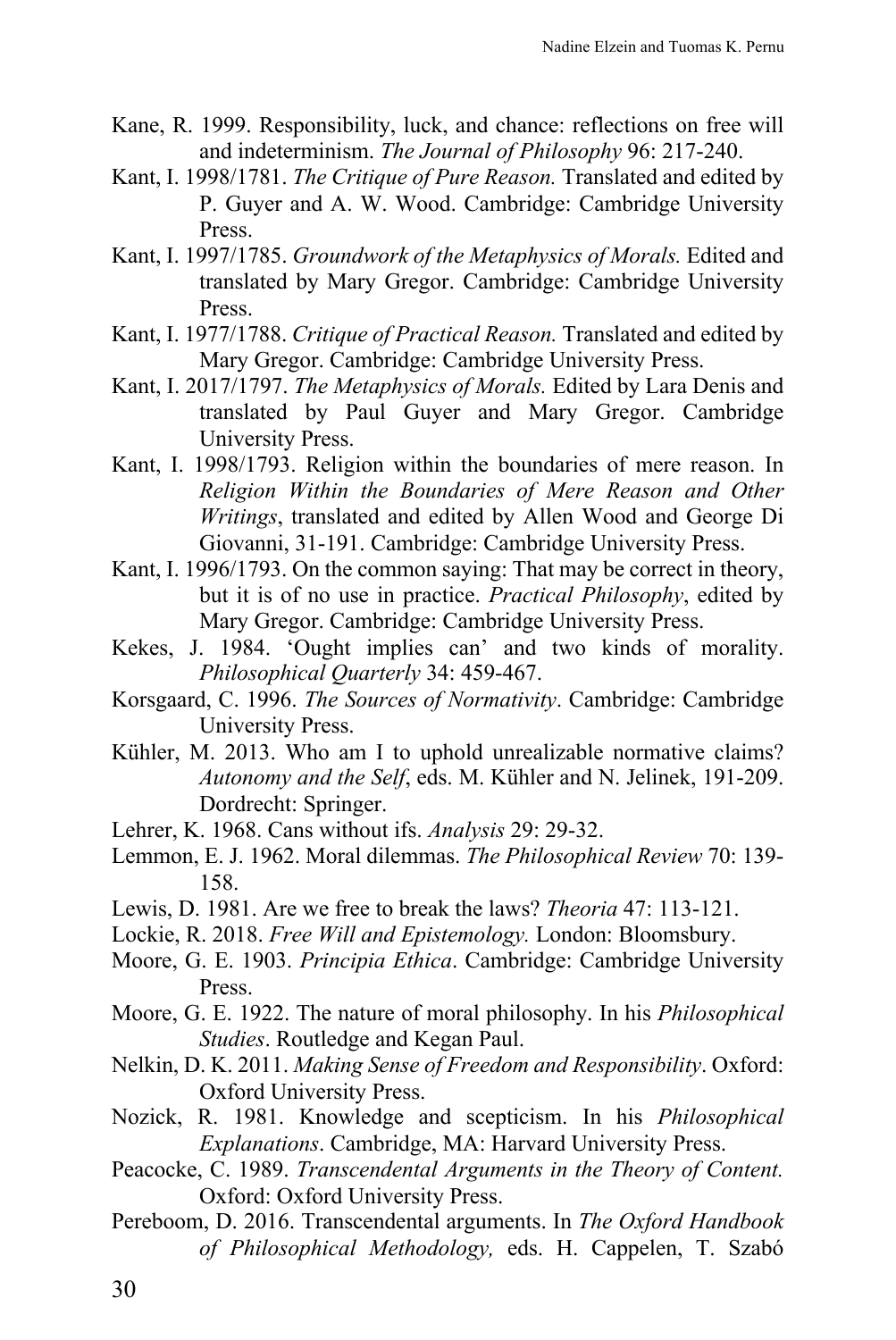Gendler, and J. Hawthorne, 444-62. Oxford: Oxford University Press.

- Putnam, H. 1981. *Reason, Truth, and History.* Cambridge: Cambridge University Press.
- Rescher, N. 1987. *Ethical Idealism: An Inquiry into the Nature and Function of Ideals*. Berkeley: University of California Press.
- Saka, P. 2000. Ought does not imply can. *American Philosophical Quarterly* 37: 93-105.
- Sapontzis S. F. 1991. 'Ought' does imply 'can'. *The Southern Journal of Philosophy* 29: 382-393.
- Schlick, M. 1939. When is a man responsible? In his *Problems of Ethics,* 143-156*.* New York: Prentice-Hall.
- Semler, J., and P. Henne. 2019. Recent experimental work on 'ought' implies 'can'. *Philosophy Compass* e12619.
- Sinnott-Armstrong, W. 1984. 'Ought' conversationally implies 'can'. *Philosophical Review* 93: 249-261.
- Smart, J. J. C. 1963. Free will, praise and blame. *Mind* 70: 291-306.
- Smith, M. 1997. A theory of freedom and responsibility. In *Ethics and Practical Reason*, eds. G. Cullity and B. Gaut, 293-317. Oxford: Oxford University Press. Reprinted in his *Ethics and the A Priori.* Cambridge: Cambridge University Press, 2004.
- Smith, M. 2003. Rational capacities, or: how to distinguish recklessness, weakness, and compulsion. In *Weakness of Will and Practical Irrationality*, eds. S. Stroud and C. Tappolet, 17-38. Oxford: Clarendon Press. Reprinted in his *Ethics and the A Priori.* Cambridge: Cambridge University Press, 2004.
- Strawson, P. F. 1962. Freedom and resentment *Proceedings of the British Academy* 48: 1-25.
- Strawson, P. F. 1966. *The Bounds of Sense: An Essay on Kant's Critique of Pure Reason*. London: Methuen.
- Stern, R. ed. 1998. *Transcendental Arguments*. Oxford: Oxford University Press.
- Stern, R. 2004. Does 'ought' imply 'can'? And did Kant think it does? *Utilitas* 16: 42-61.
- Streumer, B. 2003. Does 'ought' conversationally implicate 'can'? *European Journal of Philosophy* 11: 219-228.
- Streumer, B. 2007. Reasons and impossibility. *Philosophical Studies* 136: 351-384.
- Streumer, B. 2010. Reasons, impossibility and efficient steps: Reply to Heuer. *Philosophical Studies* 151: 79-86.
- Stroud, B. 1968. Transcendental arguments. *Journal of Philosophy* 65: 241-256.
- Trigg, R. 1971. Moral conflict. *Mind* 80: 41-55.